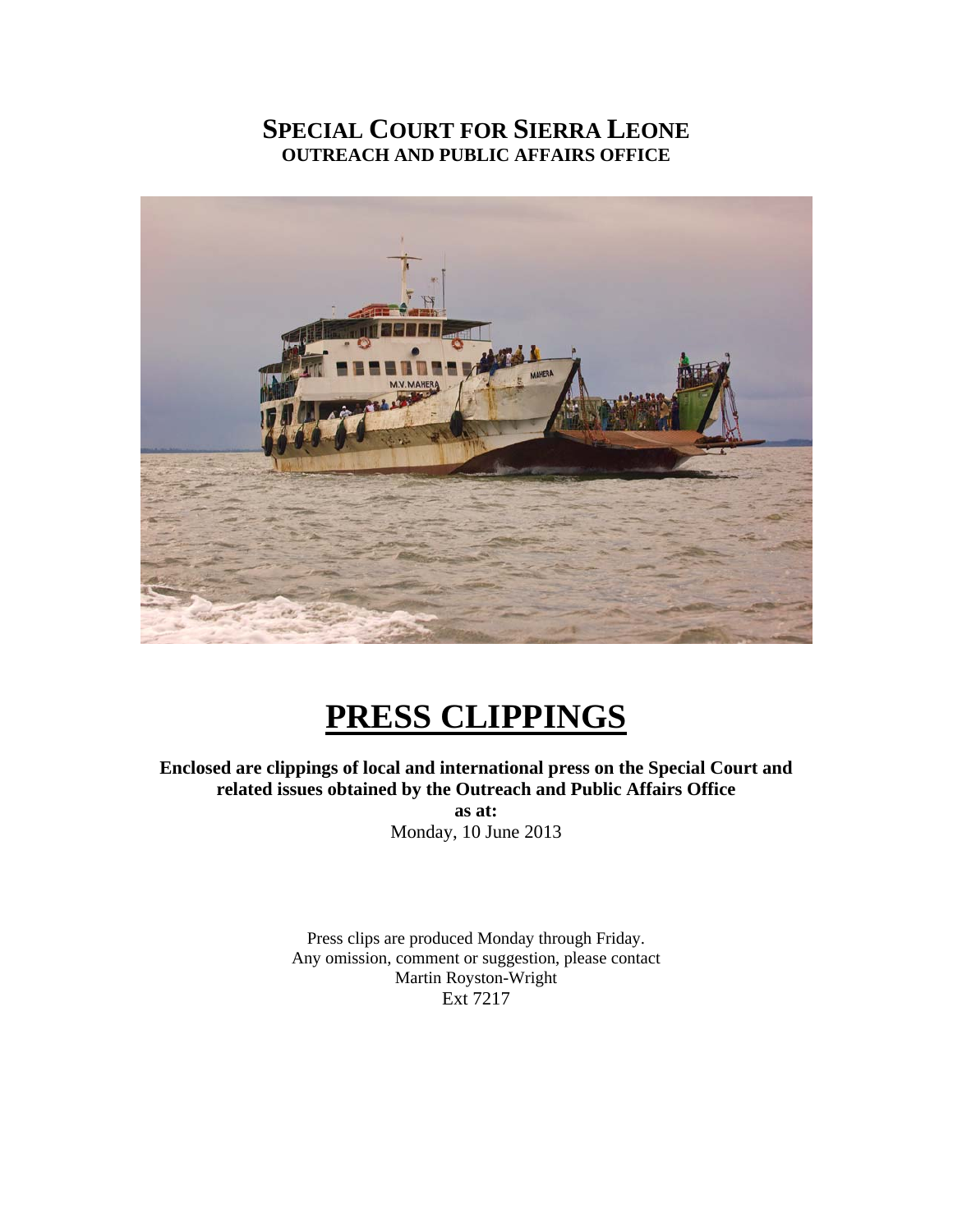| <b>Local News</b>                                                                                 |               |
|---------------------------------------------------------------------------------------------------|---------------|
| Justice George Gelaga King Elected Special Court President / Ariogbo                              | Page 3        |
| <b>International News</b>                                                                         |               |
| ICC Judges - Uhuru and Ruto's Fate Lies With These Four / The Star                                | Pages 4-6     |
| 93 Victims Withdraw Support for ICC Cases Against Kenyatta, Ruto / AllAfrica.com                  | Page 7        |
| Official Blames STL Delays on Flood of Requests / The Daily Star                                  | Pages $8-10$  |
| Is the International Criminal Court Guilty of "International Racial Profiling"? / Global Research | Pages $11-12$ |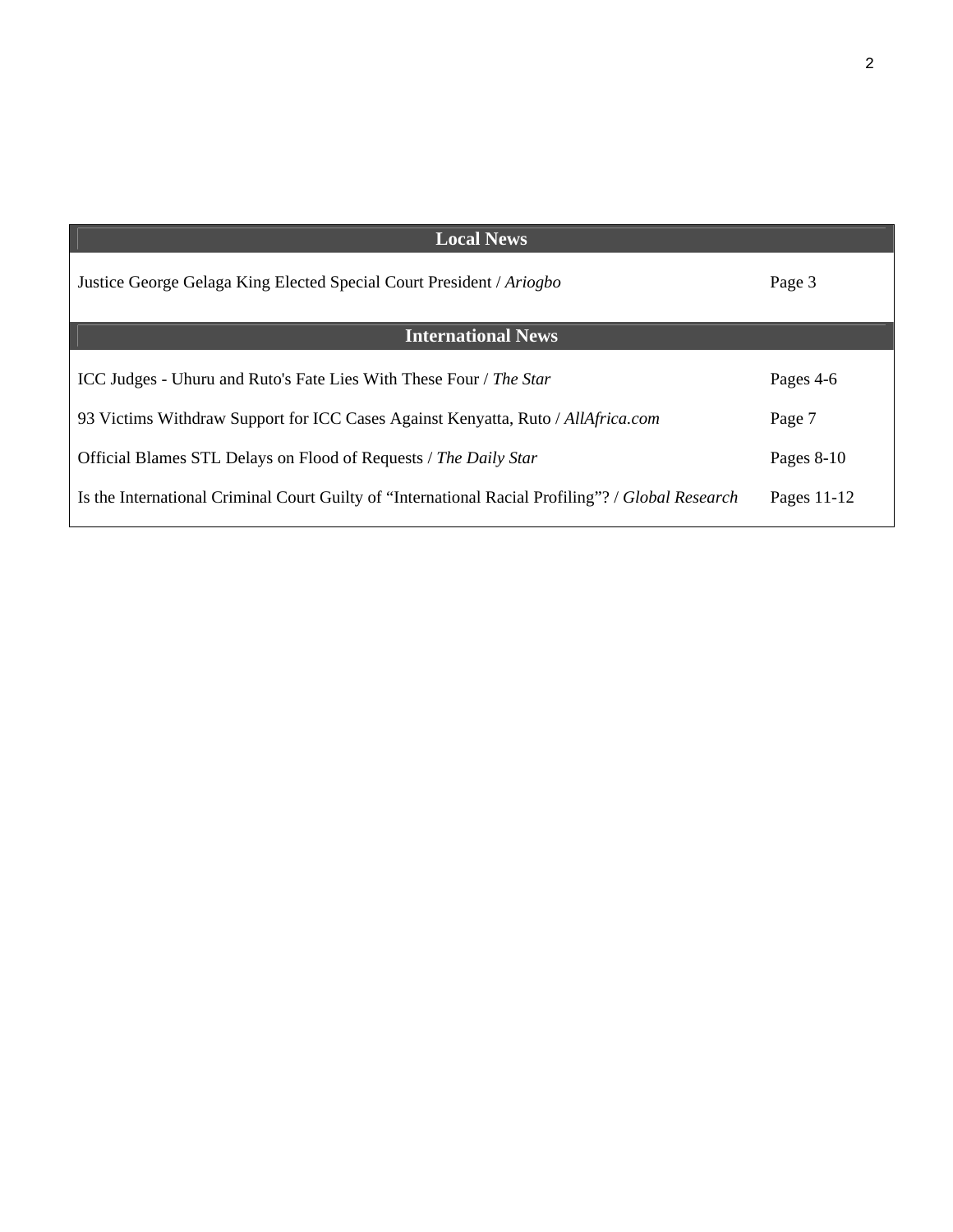# <u>Justice George Gelaga King Elected</u> **President of the Special Court**

ustice George Gelaga King of Sierra Leone has been elected Presiding Judge of the Appeals Chamber, a post which makes him President of the Special Court. He succeeds Justice Shireen Avis Fisher of the United States, whose term ended on Monday this week.

Justice Emmanuel Ayoola of Nigeria was re-elected to a fourth term as Vice President, and Justice Renate Winter of Austria was elected as Staff Appeals Judge. Justices King, Ayoola and Winter were among the first set of Judges appointed to the Special Court at its inception in 2002, and they will serve in these posts until the Court completes its mandate.

Justice George Gelaga King has been President of the Sierra Leone Court of Appeal and of Court of Appeal of the Gambia. He served as Sierra Leone's Ambassador to France, Spain, Portugal and Switzerland from 1974 to 1978, and was at the same time Sierra Leone's Permanent Representative to UNESCO. Between 1978 and 1980 he served as Sierra Leone's Ambassador and Permanent Representative to the United Nations.

Justice King taught law at the Sierra Leone Law School from 1990 to 2005. He is Chairman of both the Sierra Leone Law Journal and the Gambian National Council for Law Reporting, and was a member of the Sierra Leone Council of Legal Education.



He is a Fellow of the Royal Society of Arts. He holds an LLB degree from London University, and was called to the Bar at Gray's Inn, London.

In May 2007, he received Sierra Leone's highest honour when he was named a Grand Officer of the Republic of Sierra Leone (GORSL). He is a "Distinguished Visiting Professor" of Kingston University in Essex, U.K. Justice King has been a Judge of the Special Court for Sierra Leone since 2002. He previously served two terms as President; he was first elected in 2006 and re-elected in 2007.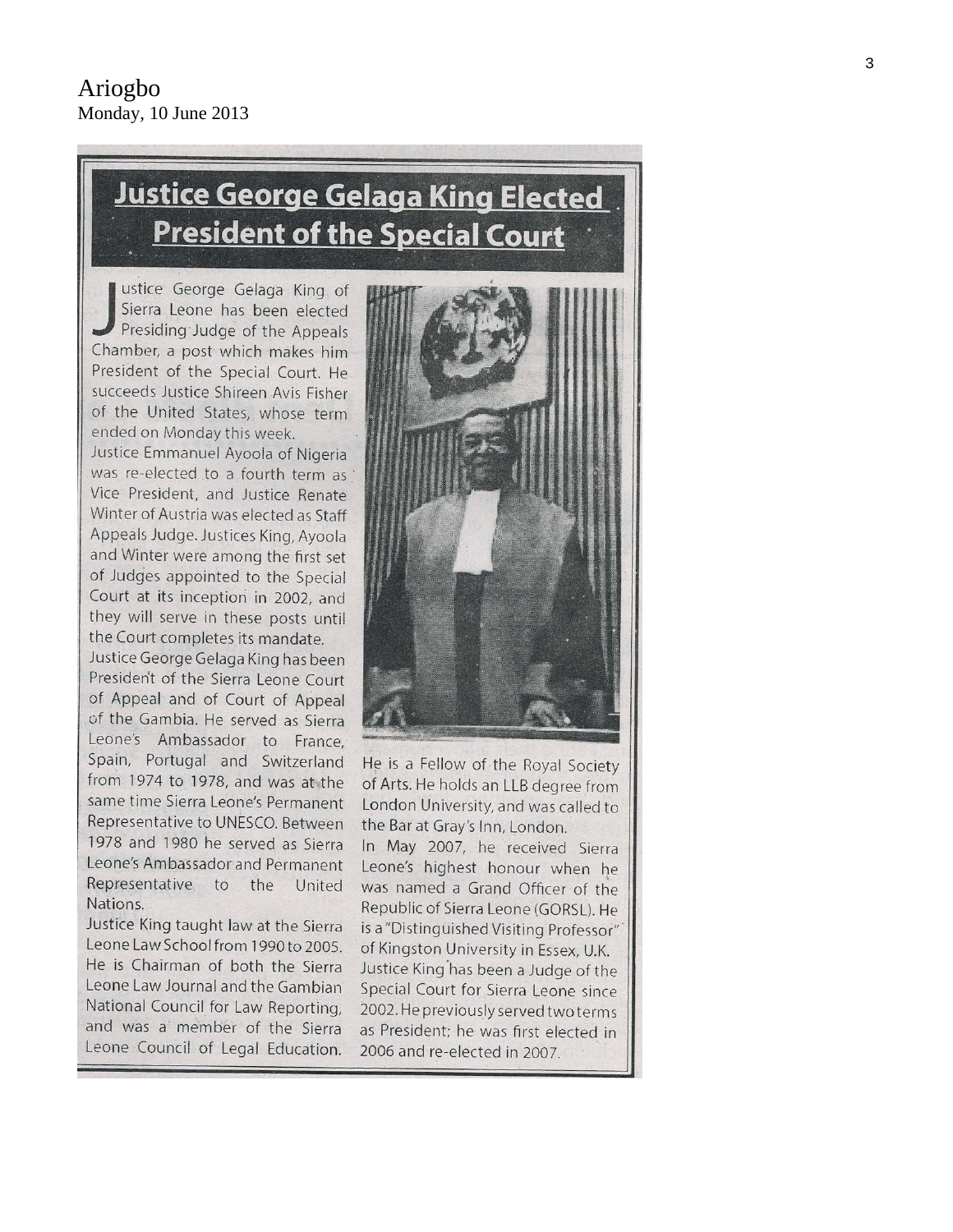### **Kenya: ICC Judges - Uhuru and Ruto's Fate Lies With These Four**

By Nzau Musau

FOUR judges at the ICC are literary holding the future of President Uhuru Kenyatta and deputy President William Ruto in their hands.

The judges- Kuniko Ozaki, Chile Eboe-Osuji, Herrera Carbuccia and Robert Fremr are serving in the two benches announced last month to try the two. Eboe-Osuji will preside in the case against Uhuru and will be assisted by Carbuccia and Fremr.

Ozaki will preside in the case against Ruto but will be assisted by Fremr and Eboe-Osuji. The latter two will therefore have a say in both cases.

None of the judges is from Western Europe. There have been claims that Western powers have a hand in the ICC cases. It would therefore have been politically unwise to appoint Western Europe judges in the cases.

Eboe-Osuji is a Nigerian and was in fact endorsed by the African Union in 2011. The AU has since called on the court to refer the cases back to Kenyan courts.

Carbuccia who has been temporary seconded to the trial chamber from pre-trial is from Dominican Republic. She was endorsed by the group of Latin American and Carribbean states who have close historical ties to Africa.

Ozaki who had been presiding over the two cases before they were split apart is from Japan. She was proposed by the Asian group of ICC member states. Japan is one of the biggest donors to the ICC alongside Germany.

Besides financing the court, the two countries are also the biggest supporters of the ICC for historical reasons. Nuremberg trials and the Tokyo trials tried their nationals over crimes committed during the Second World War.

The fourth judge Fremr is from the Czech Republic. He was proposed for election by Eastern Europe members of the ICC. All the four judges are fairly new at the ICC.

Eboe-Osuji, Fremr and Carbuccia all became judges on March 11, 2012 and the Kenyan cases are their first assignment. Judge Ozaki is the eldest in the court having become a judge on January 2010. She is also involved in other trials besides the Kenyan ones.

#### **Herrera Carbuccia- independent:**

The 57 year old judge is reputed for her independence and is highly decorated according to the ICC website. She holds a doctorate of law and has over 30 years of experience in criminal law, criminal proceedings and administration of justice.

In her home country, she has worked as a prosecutor and a judge. In the bench, she had risen to the level of a president of the Criminal Chamber of the Court of Appeal by 2003.

"She has extensive practical experience in the fields of criminal law, human rights protection, perjury to women and children, the prosecution of crimes of a sexual nature, drug crime, money laundering as well as the elimination of the judicial delay with an emphasis on effective judicial administration to strengthen judicial effectiveness and efficiency," the ICC website says.

The judge has also excelled in academia. She has taught for many years at the National University Pedro Henriquez Urena. In 2003, she was awarded the 'Women's Medal of Merit' in law and justice by the President of Dominican Republic. As a new judge at the ICC and a new entrant into the Kenyan cases, very little is known of her.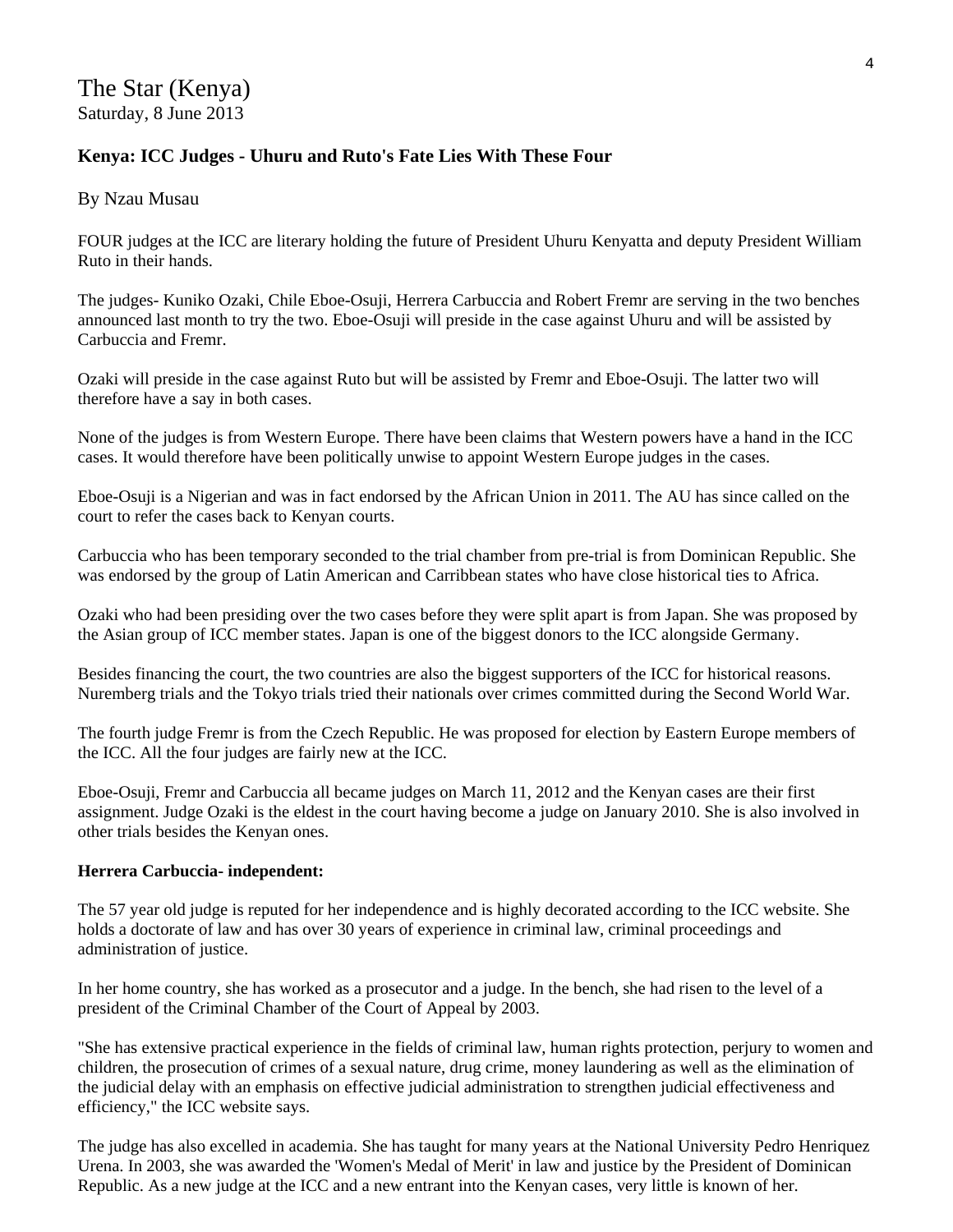#### **Chile Eboe-Osuji- Tough and detailed:**

The age-mate of Uhuru's (Born 62) is perhaps the judge to watch in the Kenyan cases. The Nigerian judge is not only sitting in the two cases but is also the presiding judge in the Uhuru case.

His election as an ICC judge in 2012 was dramatic coming in the background of the African states threat of a mass walk-out from the ICC. His election was dramatic in other ways too.

A critic of the ICC mode of selecting judges described Eboe-Osuji's election campaign as "outrageous". He is said to have circulated candy boxes with his image on them declaring "vote for me for a judge at the ICC" at the Assembly of State Parties (ASP).

When the Star bounced these claims to Kenyans who attended the ASP and the Kampala Conference on ICC, they denied it but said it was nothing unusual:

"Election depends on the ability of the candidate, and perhaps more importantly, the state to lobby others to support its preferred candidate," law scholar Dr Godfrey Musila said. Without specific reference to the Nigerian judge, Musila added: "This system, which isn't unique to ICC as an international institution often produces less than qualified candidates as long as they can get the votes."

Betty Murungi opined: "All judges campaign. There is nothing unusual. And the campaigns were not in Kampala at all (there was no election there), they took place at the ASP in December 2012. As I recall, all judges had posters, booklets and CV s printed and handed out. Campaigns are coordinated by state parties themselves for their nationals."

All in all, the judge took his new job at the ICC with gusto and asserted his independence as a member of the trial bench of the two Kenyan cases. The Nigerian went for both the prosecution and the defence alike at the recent status conference.

Perhaps the biggest indicator of Eboe-Osuji's assertiveness and balance is the recent status conference when he took on both the prosecution and the defence in equal measure.

He challenged the prosecution to cite any specific right in the Rome Statute which compels an accused to be present at trial and which could neutralise defence Article 66(1) argument of innocence until proven guilty.

Prosecution's Cynthia Tai struggled to answer but the judge would not let go. He demanded to know what will become of Ruto's right as an innocent person to discharge his deputy President duties if he is compelled to attend full trial at the Hague.

Turning to the defence, the judge took on Ruto's lawyer Karim Khan for harping on Ruto's responsibilities as Deputy President. He asked Khan whether Ruto was compelled to run for the office of deputy President and whether he sought the office after proceedings against him had been commenced.

Eboe-Osuji is a keen listener and has an eye for details. In all the public sittings held thus far, Eboe-Osuji has sought the most of clarifications from the defence. This has in turn had the impact of helping the bench understand the submissions.

Before coming to the ICC, Eboe-Osuji had been the legal advisor to the UN High Commissioner for Human Rights Dr Navi Pillay. The latter is a former judge of the ICC. Eboe-Osuji has also worked as an appeals counsel for the prosecution in the Charles Taylor case at the Special Court for Sierra Leone.

Besides SCSL, Eboe-Osuji has worked at the International Criminal Tribunal for Rwanda in various capacities. As the legal advisor to the UN High Commissioner for Human Rights, he led in the writing of submissions filed on behalf of the High Commissioner in her various amicus curiae appearances in international courts.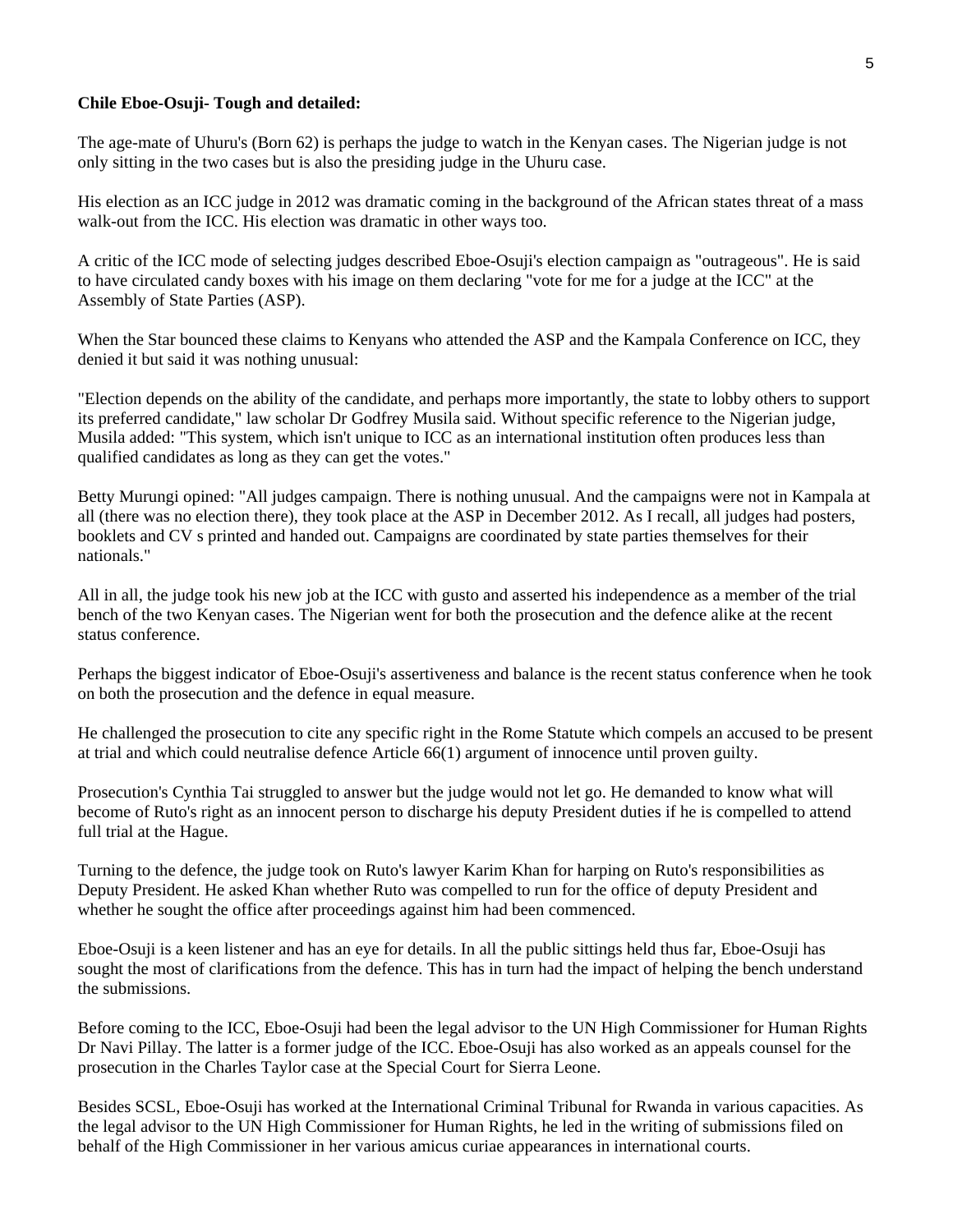He has practised criminal, civil and constitutional law in Nigeria and Canada. He holds a degree in law from the University of Calabar, a masters from McGill University in Canada and a PhD in international law from the University of Amsterdam Away from law practice, Eboe-Osuji has taught international law as adjunct professor in Canada and is widely published.

#### **Robert Fremr- experienced:**

Born in 1957, judge Fremr scaled through the ladder of judicial practice in his home country rising to the position of a Supreme Court judge in 2004.

In the year 2006, Fremr joined the International Criminal Tribunal for Rwanda and served there as judge of the Trial Chamber until 2008 and then again from 2010 to 2012.

He represented his country as a member of several expert committees of the Council of Europe, some on organised crimes, corruption and human rights. He also taught and continues to teach criminal law at the Charles University in Prague.

Fremr is also a judge to watch because he will have a say in both the Uhuru and Ruto case, just like Judge Eboe-Osuji. As a new judge and new entrant in the Kenyan cases, not much is known of the judge.

#### **Kuniko Ozaki- Polite but resolute:**

Polite but no nonsense are perhaps the best adjectives to describe this Japanese judge who has led the trial of both Kenyan cases until fairly recently.

Despite her heavy work-load (she is involved in several other trials), Ozaki took her appointment as the presiding judge in the Kenyan cases with grace and unmistakable sense of duty.

Just like pre trial's Ekaterina Trendafilova, Ozaki did not appear swamped down by the numerous applications from both the defence and prosecution which have come to characterise the Kenyan cases.

It is only until very recently that the enormity of the work load before her was exposed when she applied to the presidency to be eased off one of the Kenyan cases. She however continues to be the presiding judge in the Ruto case.

Born 1956, Ozaki is the oldest of the four judges. She has extensive practical and academic experience in the field of international criminal law and human rights.

She has worked for the Japanese government in various capacities among them Ambassador and Special Assistant to the Foreign Ministry, Director for Human Rights and Humanitarian Affairs in the Foreign Ministry, Director for Refugees in the Justice Ministry and Specialist to the Criminal Affairs Bureau of the Justice Ministry.

From 2006 to 2009, she served as Director for Treaty Affairs for the United Nations Office on Drugs and Crime (UNODC). She has also taught as a professor of international law at the Tohoku University and other universities.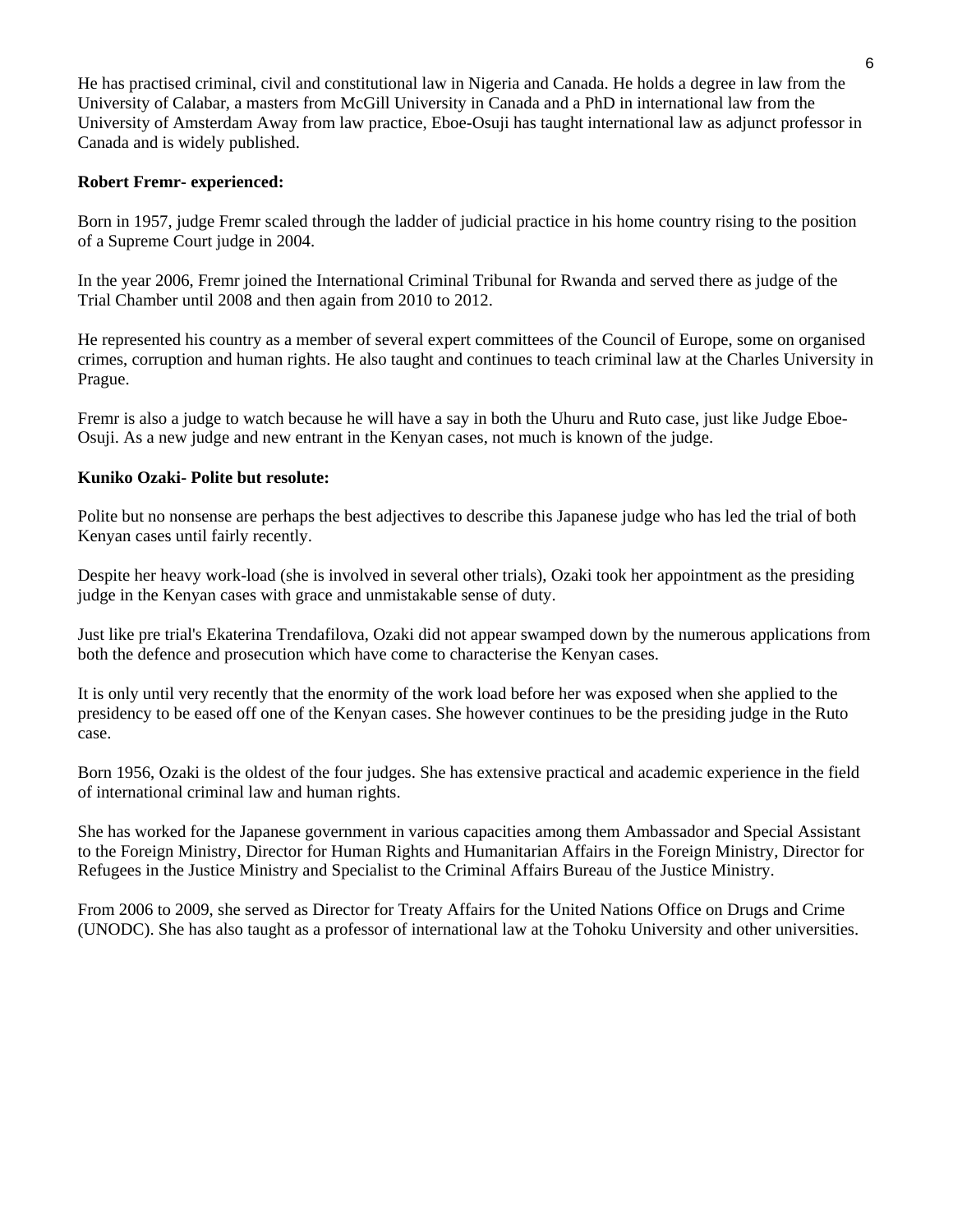## AllAfrica.com Sunday, 9 June 2013

### **Kenya: 93 Victims Withdraw Support for ICC Cases Against Kenyatta, Ruto**

Ninety-three victims of Kenya's post-election violence have formally withdrawn support for International Criminal Court (ICC) cases against President Uhuru Kenyatta and Deputy President William Ruto, three months before the trial is scheduled to begin, Kenya's Capital FM reported Saturday (June 8th).

"We wish to withdraw from the case and [ICC] process with immediate effect since we are no longer confident that the process which is going on at the court is beneficial to our interests," said a joint statement from the victims dated June 5th.

The 93 victims are mainly people who lost relatives or were forced to flee their homes during the post-2007 election violence. It is not yet clear whether the victims who withdrew were expected to appear before the court as part of the ICC victim participation scheme.

The court declined to comment on the authenticity of the letter and said further court procedures were necessary before the victims' names could be withdrawn.

The ICC said the victims' withdrawal would have "no consequence" on the case, as the main burden of proving the charges rests with the prosecutor.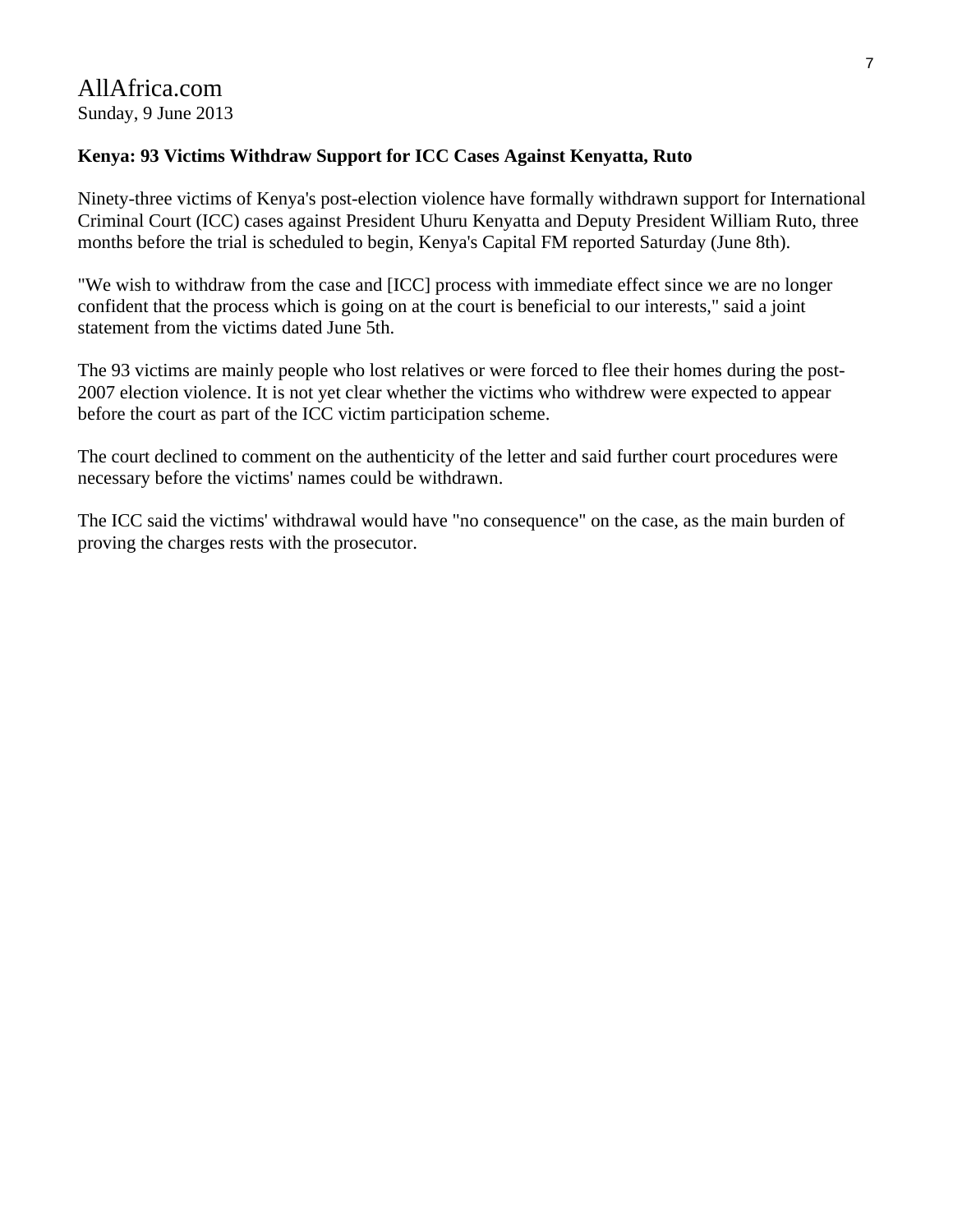# The Daily Star (Lebanon)

Saturday, 8 June 2013

#### **Official blames STL delays on flood of requests**

BRUSSELS: One of the main reasons for the delay in setting a tentative date for the start of trials at the Special Tribunal for Lebanon is the flood of requests the Defense Office has submitted to the prosecution, court officials hinted this week. "[The Pre-Trial Chamber] is now dealing with the ninth or tenth request from one of the defense teams; so we're only seeing the tip of the iceberg in terms of what the defense is asking the prosecution to give, and the prosecution must give because this is an ongoing obligation," Christopher Black, one of the legal officers at STL's Pre-Trial Chamber, told The Daily Star.

Black spoke during a news briefing on STL's upcoming trial phase in Brussels Thursday. The panel was also attended by the court's Acting Registrar Daryl Mundis and spokesman Marten Youssef.



Court officials said pre-trial Judge Daniel Fransen would set a tentative date for the start of trials only when he was certain that the date is "attainable

and realizable."

The three officials also confirmed that an internal enquiry has been launched into the publication of an alleged confidential witness list in Lebanese media outlets in the past month, but refused to elaborate as investigations were ongoing.

They reiterated that the STL was not the source of the leaks.

The previous start of the trial date, tentatively set for March 25, was postponed in February by Fransen following a request from the defense, citing the prosecution's failure to disclose all relevant documents.

Black revealed that the Office of the Prosecutor would submit to Fransen the last batch of information it was required to disclose, in line with the court's statute, on June 17.

"The prosecution informed the pre-trial judge that by the 17th of this month it will have achieved a final disclosure of all exculpatory material; in other words all the evidence it has which might suggest the innocence of the accused or at least undermine the reliability of the prosecution's evidence," Black said.

The legal officer explained that evidence must be disclosed by the prosecution according to three categories.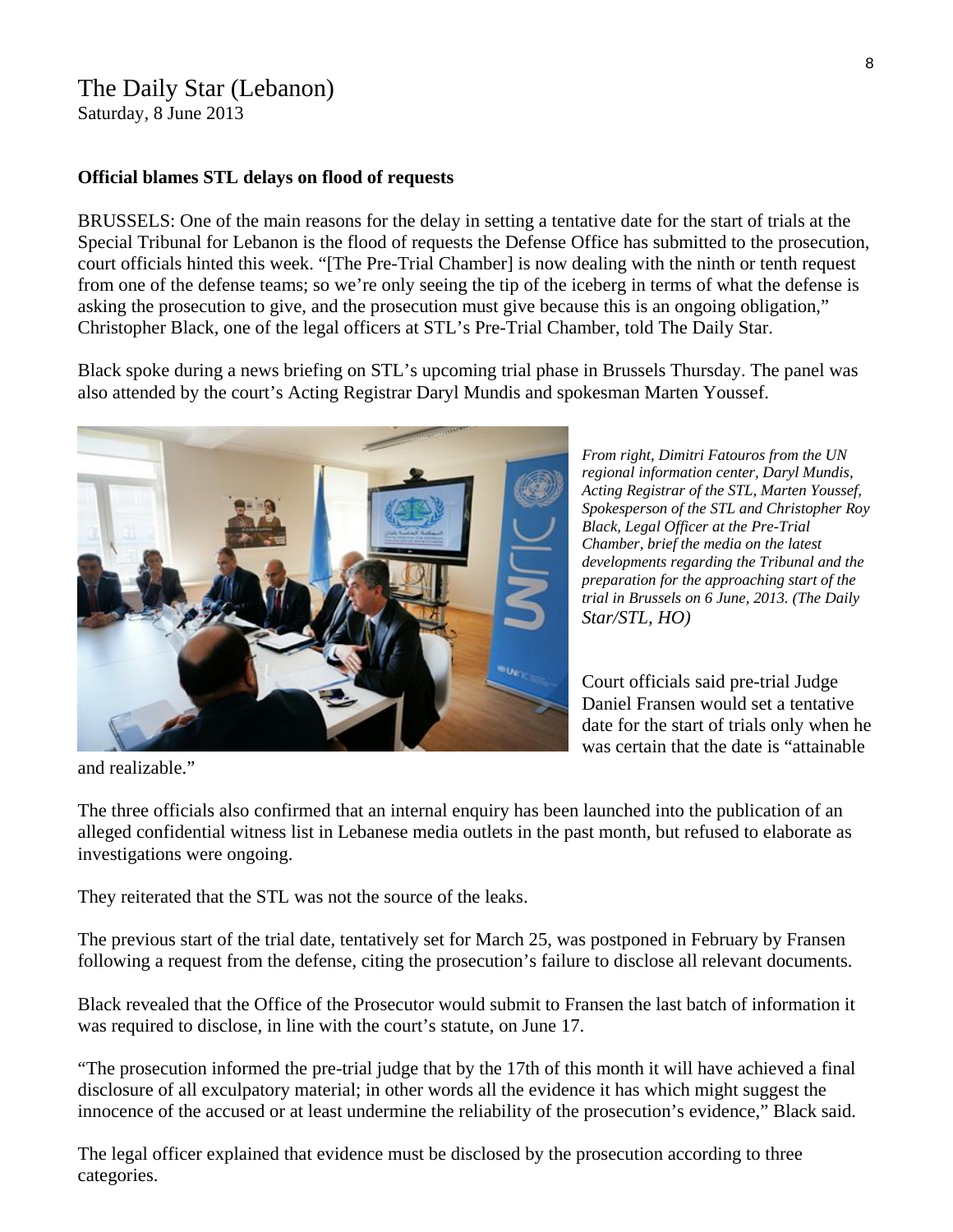First, Black said, the prosecution must provide all the information it relies on to make a case – in other words – the concerned witnesses, the exhibits that they will be submitting and all the information concerning the evidence it will be making use of, so that the defense can prepare for the case.

Black said the prosecution has already fulfilled that requirement.

Second, the prosecution is required to provide any information that it knows it has in its position "which either undermines its own case or demonstrates the innocence of the accused."

"There is no deadline for that," said Black, who added that this was an ongoing process on the part of the prosecution that had yet to be achieved but did not hinder the trial process as the prosecution could and should be giving out this type of information throughout the pre-trial and trial phases.

"I can say for now that the prosecution has now provided everything that they know they should provide but that through the course of the trial they will continue to execute that obligation," he added.

The third category is the information which the defense itself requests and there is no deadline for submitting those requests.

Black maintained that the pre-trial chamber would have a clearer idea after June 17 with regard to setting a second tentative date for the start of trials.

Asked whether Sept. 1 could become the new date as circulated in media and political circles, spokesman Youssef explained that Fransen had not set a new date but based on submissions from the court's organs – the prosecution, the defense and the victims' representatives – the last quarter of 2013 has been suggested as a potential date.

"This, however, does not mean that this is when the tribunal will begin trials," said Youssef.

Black noted that the "last quarter of the year runs from the first of September to the 31st of December."

He added: "Are we still working toward a tentative trial date toward the end of the year – in the last quarter? Yes. Does that mean the first of September? No."

According to Black, one of the reasons why that decision is taking more time is because the chamber knows that it is important to get it right and he intends to "set a date that is "attainable and defensible and realizable."

"Because it makes no sense either to the people of Lebanon it would be unfair to the defense and inefficient for us simply to set another date that will have to be amended and reset and delayed," Black continued. "Please rest assured that at such time when the pre-trial judge announces the next tentative date for trial will be announced after deep reflection and research and after consulting with all concerned organs and it will be fully realizable."

As for efforts exerted by Lebanese authorities to arrest the four Hezbollah operatives the STL has accused of plotting the 2005 assassination of former Lebanese Prime Minister Rafik Hariri, Youssef said the STL's trial chamber concluded in its decisions that "all reasonable steps have been taken by the Lebanese to secure the appearance of the accused and to notify them of the charges against them."

He explained that Lebanon did have an ongoing obligation to search for and arrest the accused and they also had an ongoing obligation to report to the president on a monthly basis about the steps they had been taking to fulfil that obligation.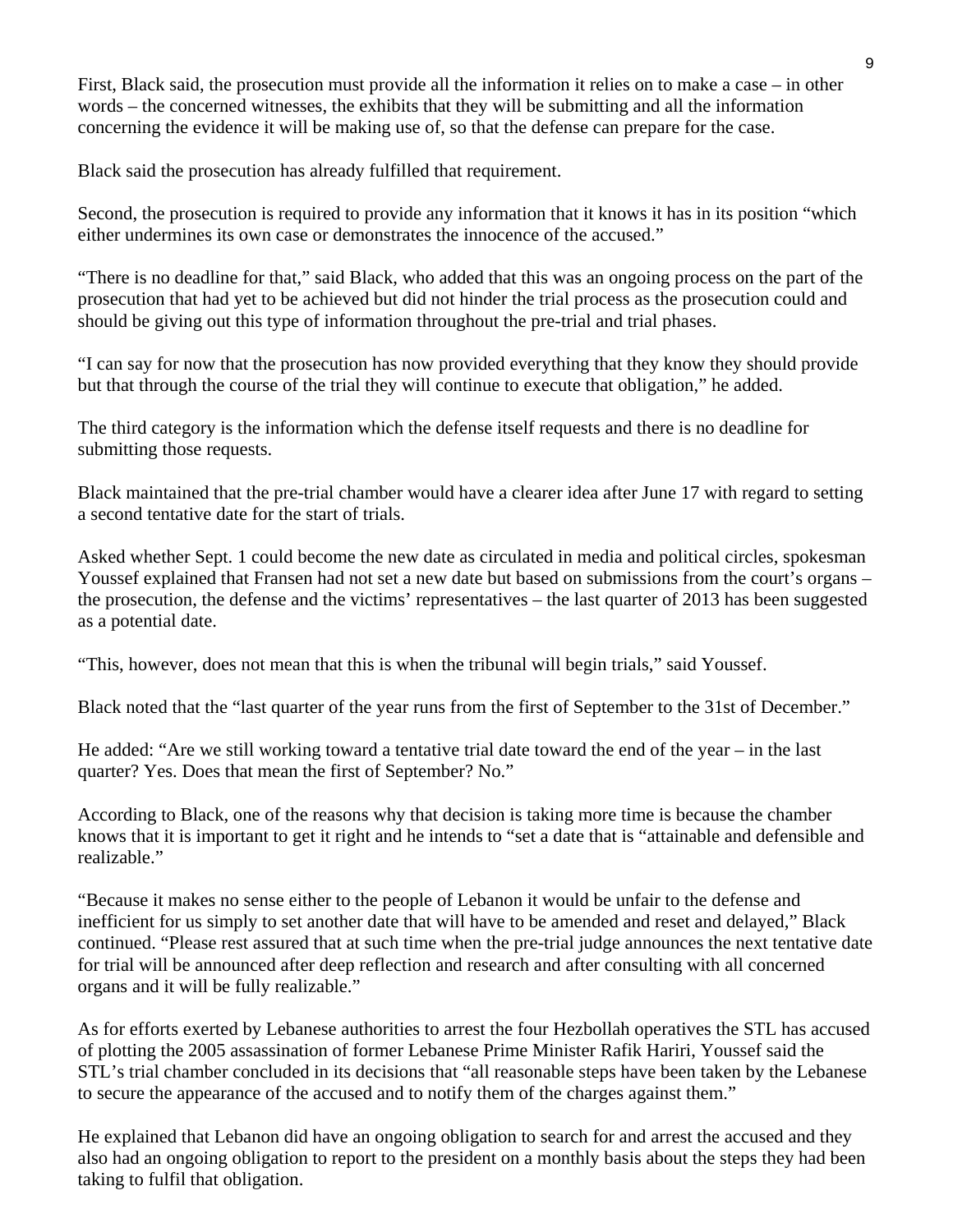"Lebanese authorities have been submitting reports on the 19th of every month," Youssef said.

Black said the state of Lebanon "is not obliged to arrest the suspects."

"But it should do its best to arrest them," he added. "If they stop trying then this is a problem."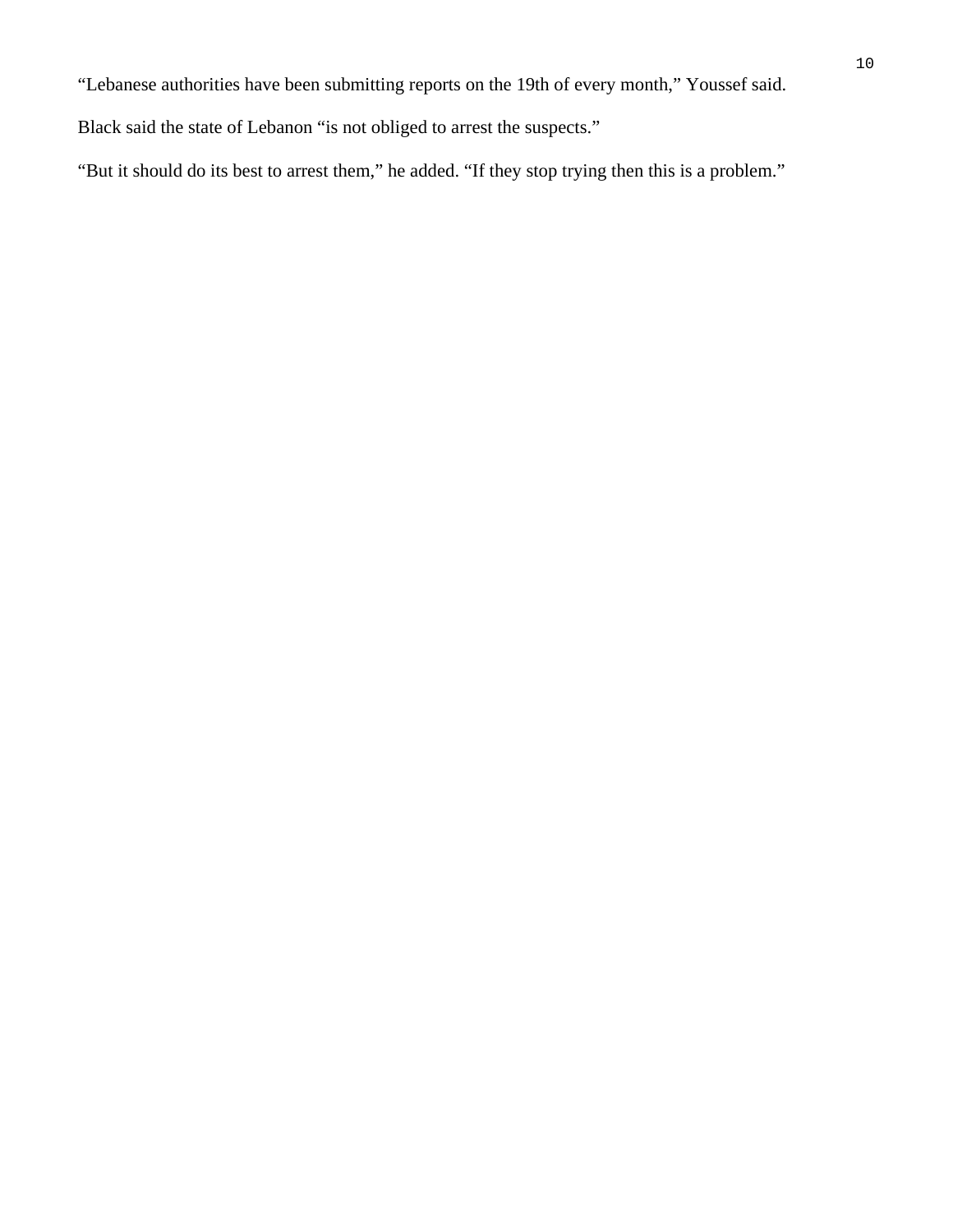## **Is the International Criminal Court Guilty of "International Racial Profiling"?**

Memo to the International Criminal Court: Put Up or Shut Up About Not Targeting Africans

The ICC has managed to indict only Africans for crimes against humanity, "while ignoring numerous civilian deaths caused by U.S. air strikes in Afghanistan and other crimes committed by non-Africans."

The U.S. military has been blamed for training Congolese soldiers who raped scores of civilians in the little village of Minova. As a consequence the prosecutor for the International Criminal Court (ICC) now has a new opportunity to dispel the widely-held belief that the court's mission is to target only Africans and to ignore the crimes of imperialists. Many would likely be shocked if the ICC prosecutor were to investigate and interrogate any U.S. military personnel who trained the soldiers who committed the rapes.

The ICC was presumably established to pierce the sovereign shields that have historically protected soldiers and government officials – including heads of state – from efforts to hold them individually responsible for genocide, crimes against humanity, war crimes and criminal aggression. The fantasy of a U.S. president standing before the court having to answer for imperialist crimes may never become reality. That's because unless a country has signed on to the "Rome Statute" (the treaty that created the International Criminal Court) that country is usually beyond the court's reach.

President Clinton had reservations about the court, but he nevertheless took the first step toward signing on. President Bush later withdrew from the court altogether. Since then, the International Criminal Court has indicted a substantial number of African government officials while ignoring numerous civilian deaths caused by U.S. air strikes in Afghanistan and other crimes committed by non-Africans. Some have characterized this as international racial profiling, and it has caused considerable resentment throughout Africa.

Acknowledgment that the U.S. provided training to soldiers involved in the wanton, mass rapes adds another dimension to these crimes. A special United Nations human rights report says that at least 135 women were sexually assaulted by members of Congo's army as troops fled from a battle with the M23 rebel group. Reuters news service quoted a U.N. official as saying: "We do know in the U.N. which are the two battalions [involved in the rapes]. Interestingly, one of them was trained by the Americans – that's what the American ambassador himself told me." It has been reported that U.S. Africa Command (AFRICOM) also acknowledged that the U.S. trained a Congolese light infantry battalion in 2010.

The UN report says: "Some of the human rights violations documented in this report may, as a result of their type and nature constitute war crimes and crimes against humanity as defined by Articles 7 and 8 of the Rome Statute…" It remains to be seen whether there will be an ICC investigation of these crimes, and if so whether it will delve into the U.S. connection.

If Congolese soldiers are prosecuted, it is important to determine the U.S. role, if any, in the commission of these crimes, even if the prosecutor concludes that in this case the U.S. is not subject to ICC jurisdiction. This is because Article 28 of the Rome Statute provides in relevant part that a military commander "or person effectively acting as a military commander shall be criminally responsible for crimes…committed by forces under his or her effective command and control…as a result of his or her failure to exercise control properly over such forces…"

The court's perspective on these crimes could be significantly affected by evidence of what these soldiers were ordered to do – or not do. It has been reported that the soldiers were drunk and openly planning to